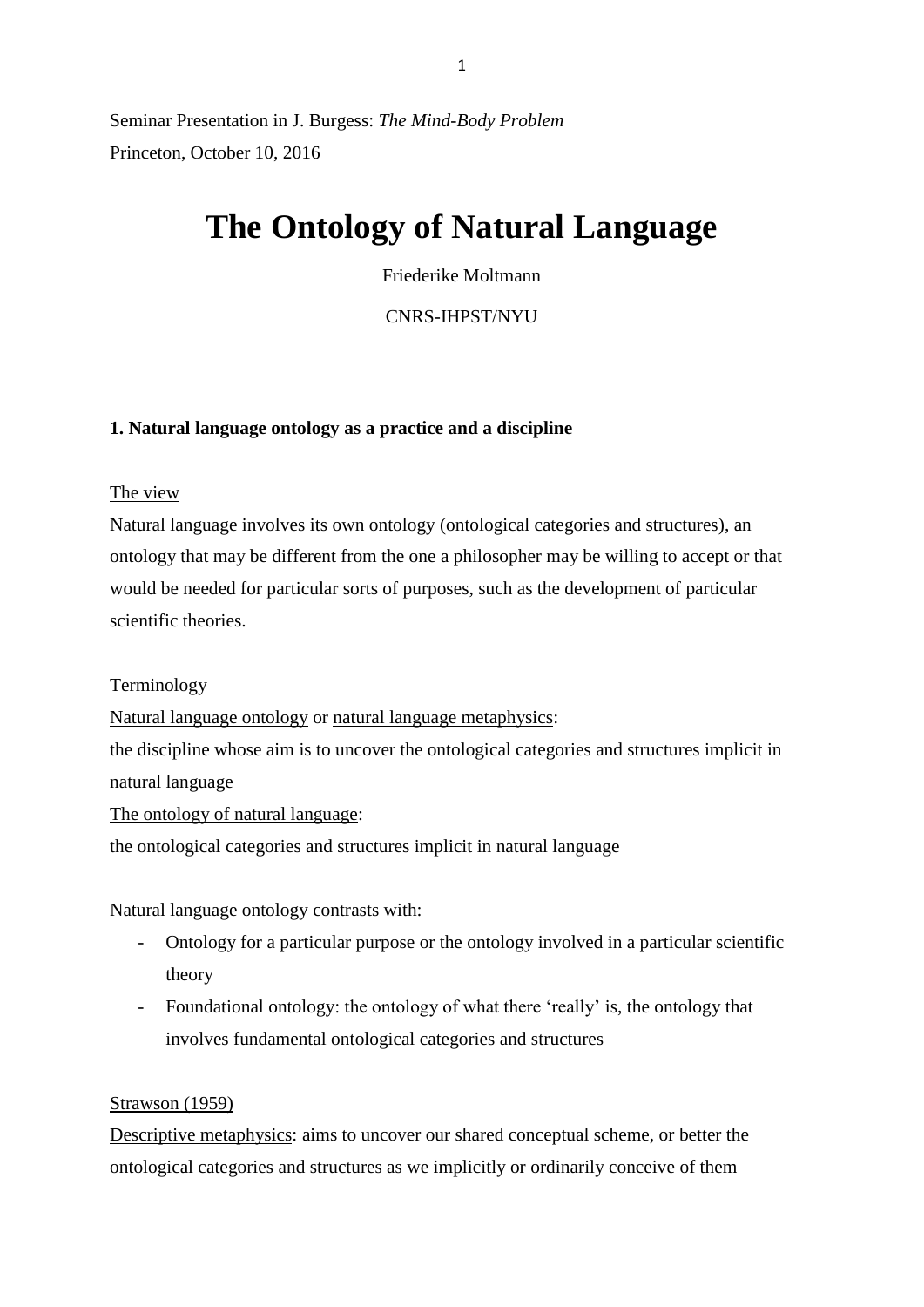Revisionary metaphysics: aims to conceive of a 'better' ontology, for particular purposes

Fine (ms):

Shallow metaphysics, naïve metaphysics: the metaphysics of appearances, reflected in language, or otherwise in our not language-driven judgments Foundational metaphysics: the metaphysics of what there 'really' is

# A common view about the ontology of natural language

Natural language involves a wealth of referential terms permitting reference to a great range of abstract, minor, and derivative objects, many of which are unacceptable or at least problematic philosophically.

# Reactions:

- reject (part of) the ontology of natural language
- consider the contested entities to be 'language-created' or 'pleonastic' entities
- properly analyse natural language and arrive at a different view of the ontology natural language involves
- accept and make sense of the rich ontology of natural language

# Other purposes of natural language ontology

Support of a philosophical view:

- Medieval philosophers when arguing for nominalist / platonist views
- Twardowski when arguing for a cognitive notion of a truth bearer
- Frege when arguing for numbers as objects or for propositions
- Many philosophers of language or mind today when arguing for propositions

--------------------------------------------------------------------------------------------------------------

# **2. How to characterize the ontology of natural language**

# First proposal

The ontology accepted by 'ordinary' speakers

No:

Ordinary speakers may engage in reflections upon what there is and the nature of things and accept ontological views not compatible with the one reflected in natural language.

Better

2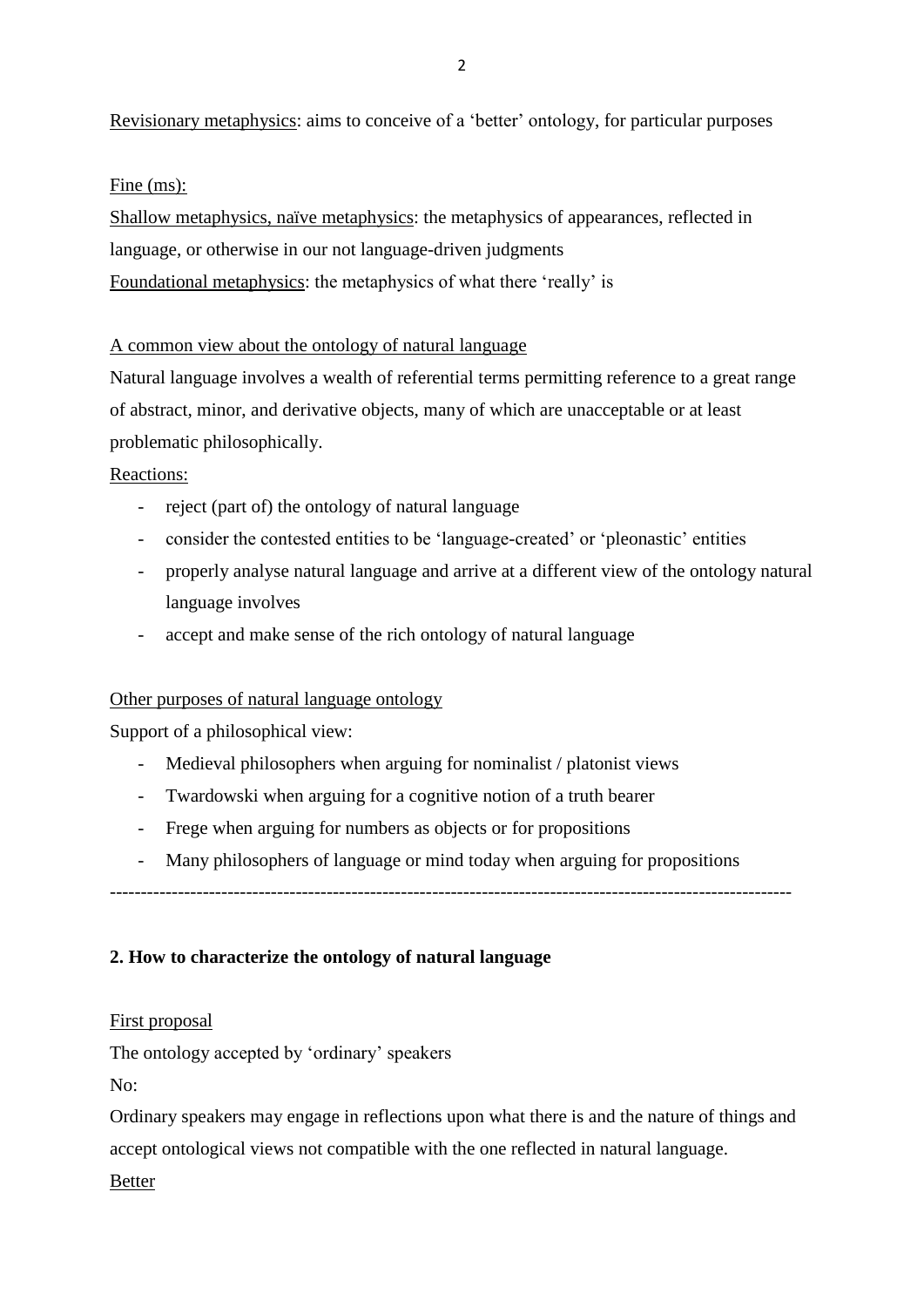The ontology implicit in natural language, i.e. presupposed by the use of natural language.

(1) The ontology of natural language

The ontology a speaker accepts *when* using natural language.

Note:

The ontology of natural language may stay neutral on various issues in metaphysics, e.g. fundamentality, personal identity, the existence / nature of good etc.

--------------------------------------------------------------------------------------------------------------

# **3. What data should natural language ontology take into consideration?**

# **3.1. Presuppositions vs assertions**

Statements that natural language ontology should not take into consideration:

- (2) a. There are propositions.
	- b. Events are property instances.
	- c. Numbers are objects.
- (3) a.. That 2 is prime is a proposition.
	- b. John's arrival is an event.
	- c. Three is a number.

#### Criterion 1

The ontology of natural language is reflected in presuppositions, not asserted contents of commonly used sentences (sentences not uttered as a result of philosophical reflection).

Examples of ontologically relevant presuppositions

Lexical presuppositions, semantic selectional requirements

Existence predicates

Events vs objects (Cresswell 1986, Fine 2006, Moltmann 2013c):

- (4) a. John's arrival *took place* yesterday.
	- b. ??? John's arrival *existed* yesterday.
- (5) a. ??? The building *took place* last year.
	- b. The building *existed* last year.

#### Other predicates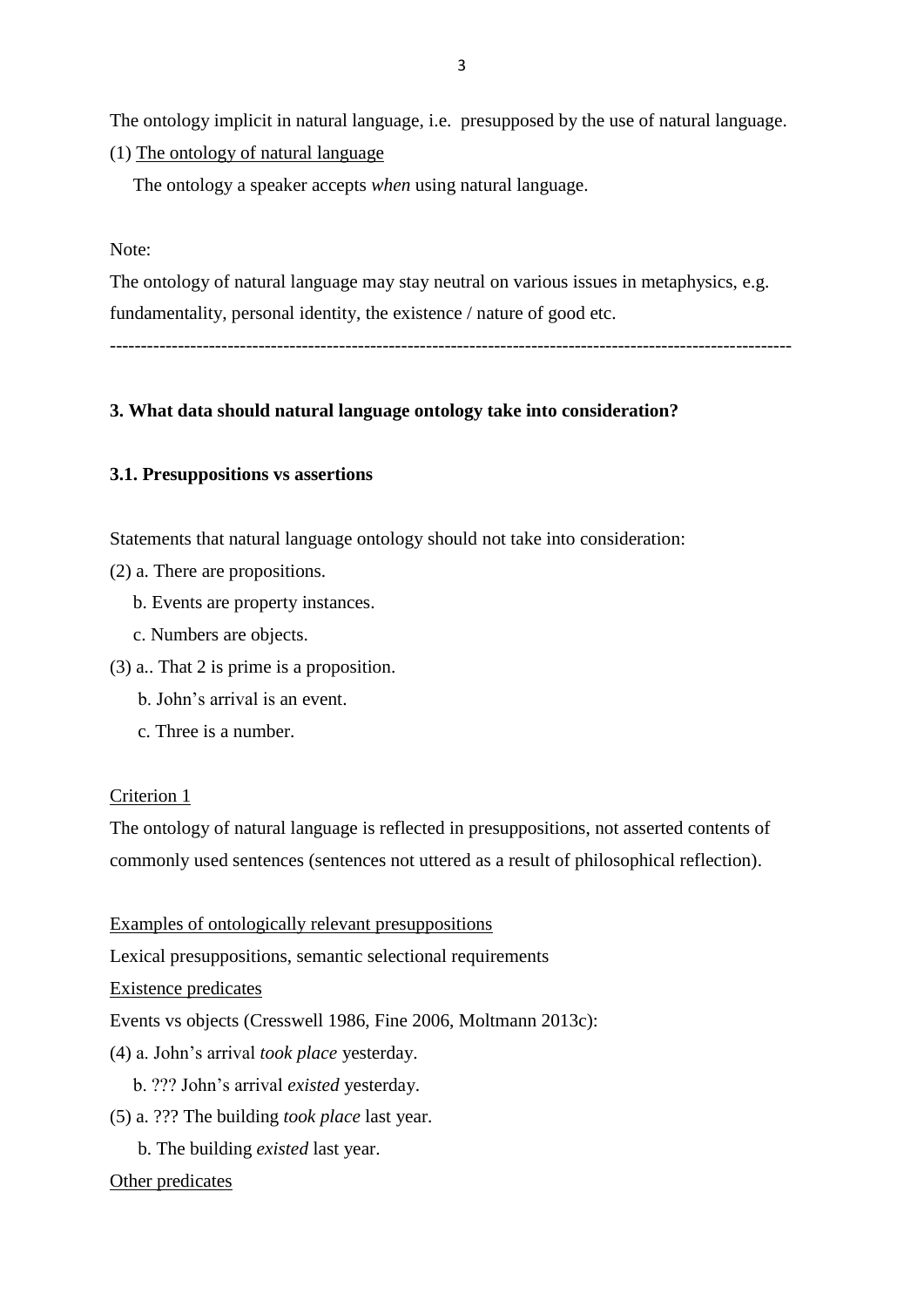Actions vs products (Twardowski 2012, Moltmann 2013b, 2014, to appear):

- (6) a. John's claim is true.
	- b. ??? John's speech act is true.
- (7) a. John kept / broke his promise.

b. ??? John kept / broke his speech act.

Facts vs events (Vendler 1967, Asher 1993)

- (8) a. John observed Bill's arrival.
	- b. ??? John observed the fact that Bill arrived.

Lexical presuppositions are important for identifying and characterizing ontological categories that are part of the ontology of natural language.

#### **3.2. Identity statements**

Frege

Terms standing for objects have the ability of 'flanking the identity symbol'

Identity statements assert, rather than presuppose the identity of objects by the two terms

Relevant identity statements

(9) a. The number of planets is eight. (Frege)

b. John's belief is that 2 is prime.

(10) a. ??? John's remark is his belief. (Moltmann 2013b)

b. ??? The number of planets is the number nine. (Moltmann 2013a, b)

#### Irrelevant identity statements

- (11) a. The number nine is the number nine.
	- b. The proposition that it is raining is the proposition that John believes.
- (12) a. The number nine is nine.

b. The proposition that S is what John believes.

#### Criterion 2

The ontology of natural language is reflected in judgments regarding identity statements not involving technical terms or more generally terms in *the periphery of language*.

Less relevant for the ontology of natural language:

Sentences with 'technical' or 'quasi-technical' terms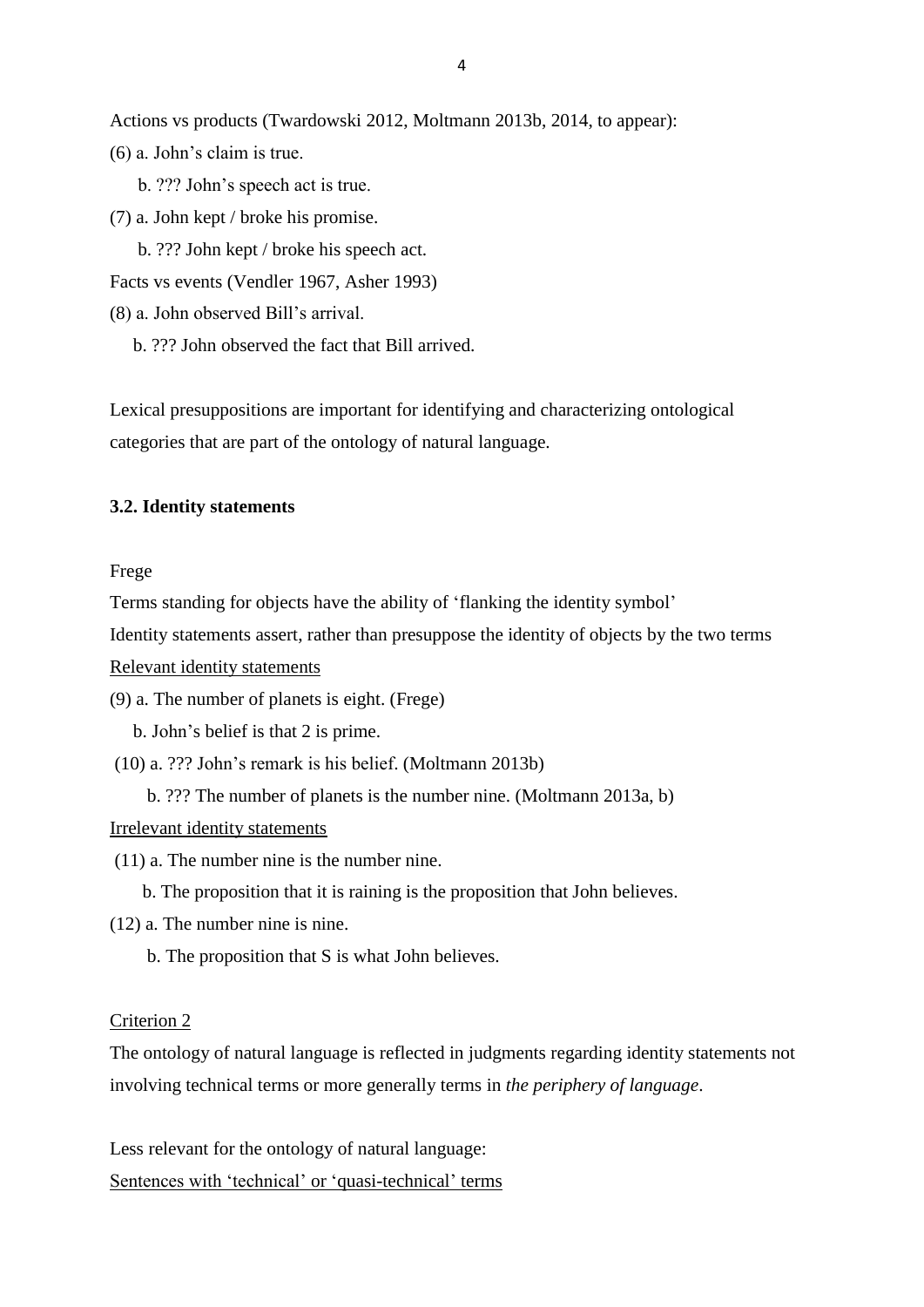(13) a. the number nine

- b. the concept horse
- c. the truth value true
- d. the direction north

The construction of 'reifying terms' (Moltmann 2013a, b)

definite determiner – sortal – nonreferential material

as a quotational construction in (13) and below?

- (14) a. the word 'nine'
	- b. the noun 'horse'
	- c. the adjective 'true'
- (15) a. the proposition that S
	- b. the fact / possibility that S

### Periphery vs core of language

Reifying terms as terms in the periphery, not the core of language

#### Criterion 3

The ontology of natural language is reflected in the *core* of language, not its *periphery*.

However, somehow the possibility of using the periphery of language, extending natural language with the use of philosophical terms, must also be accounted for.

#### **3.3. Sortal predication**

Less relevant data

(16) a. That it is raining is a proposition.

- b. John's arrival is an event.
- c. Wisdom is a property.
- d. Socrates' wisdom is a trope.

Problem: Sortal predication is asserted rather than presupposed Somewhat relevant data:

(17) a. Wisdom is a property few people have.

- b. John's arrival is an event that almost did not take place.
- c. That S is a proposition few people believe.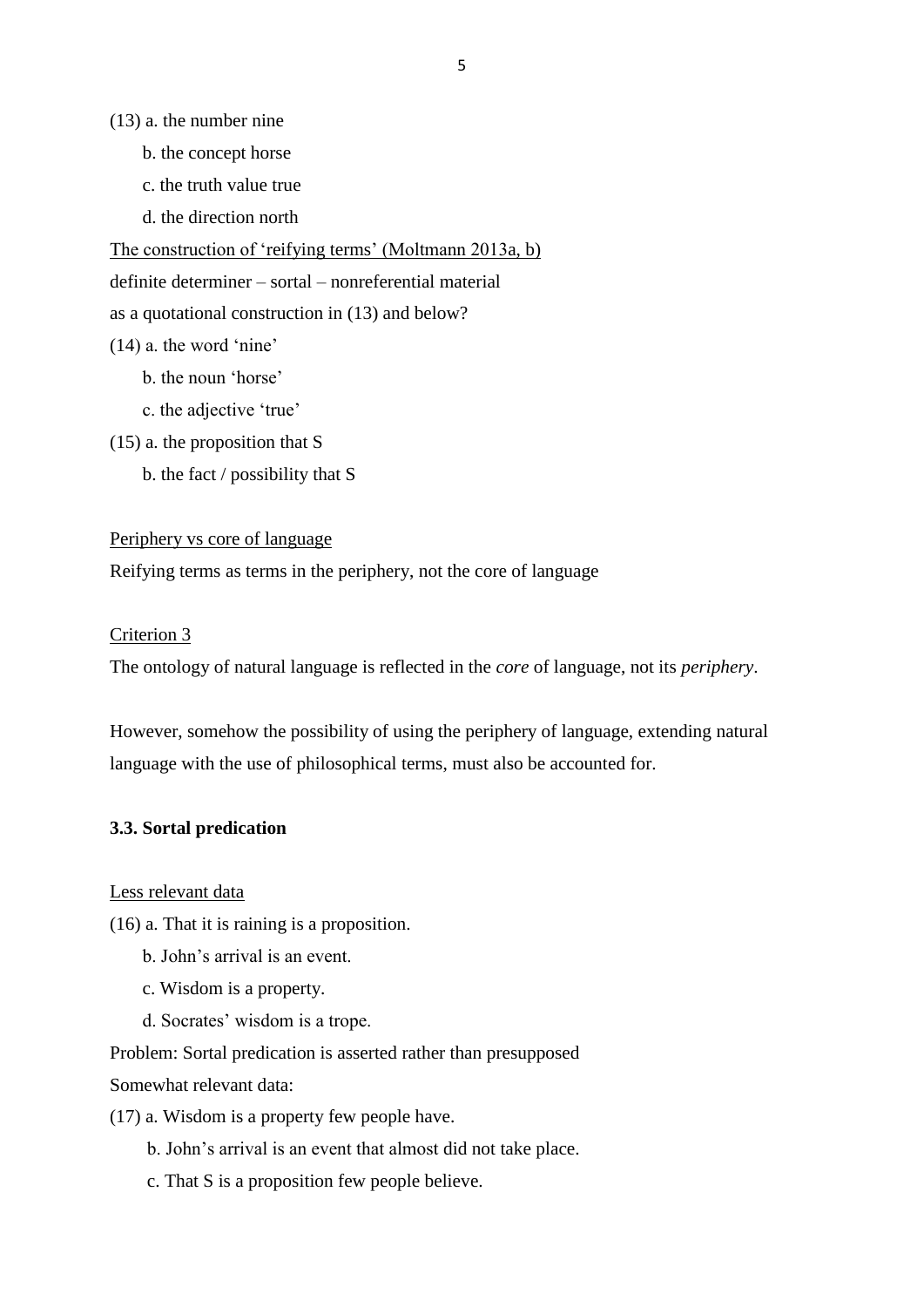Predicate-initial content is background and thus presupposed, rather than focused and thus asserted as the subsequent material

------------------------------------------------------------------------------------------------------------

# **4. Ways objects are involved in the semantic structure of natural language: referential and quantficational terms**

# **4.1. Referential terms**

# (18) Frege's criterion of objecthood

An object is what a referential term stands for.

Some plausible criteria for referential terms (e.g. Hale 1983):

- Being an NP, possibly with a definite determiner
- Support of anaphora
- Replaceability by quantifiers
- Ability to occur with extensional predicates (including identity predicate)

# **4.2. Quantification**

Ordinary and special quantifiers

- (19) a. Socrates is wise.
	- b. Socrates is something admirable.
- (20) ??? Socrates is some admirable property.
- *Something admirable*: special quantifier

*Some admirable property*: ordinary quantifier

# **4.3. The Meinongian claim: referential terms and quantification are not ontologically committing**

Problematic data -- statements of a philosophical view:

(21) There are things that do not exist.

Relevant data:

(22) a. The building mentioned in the guide does not exist. (Moltmann 2016)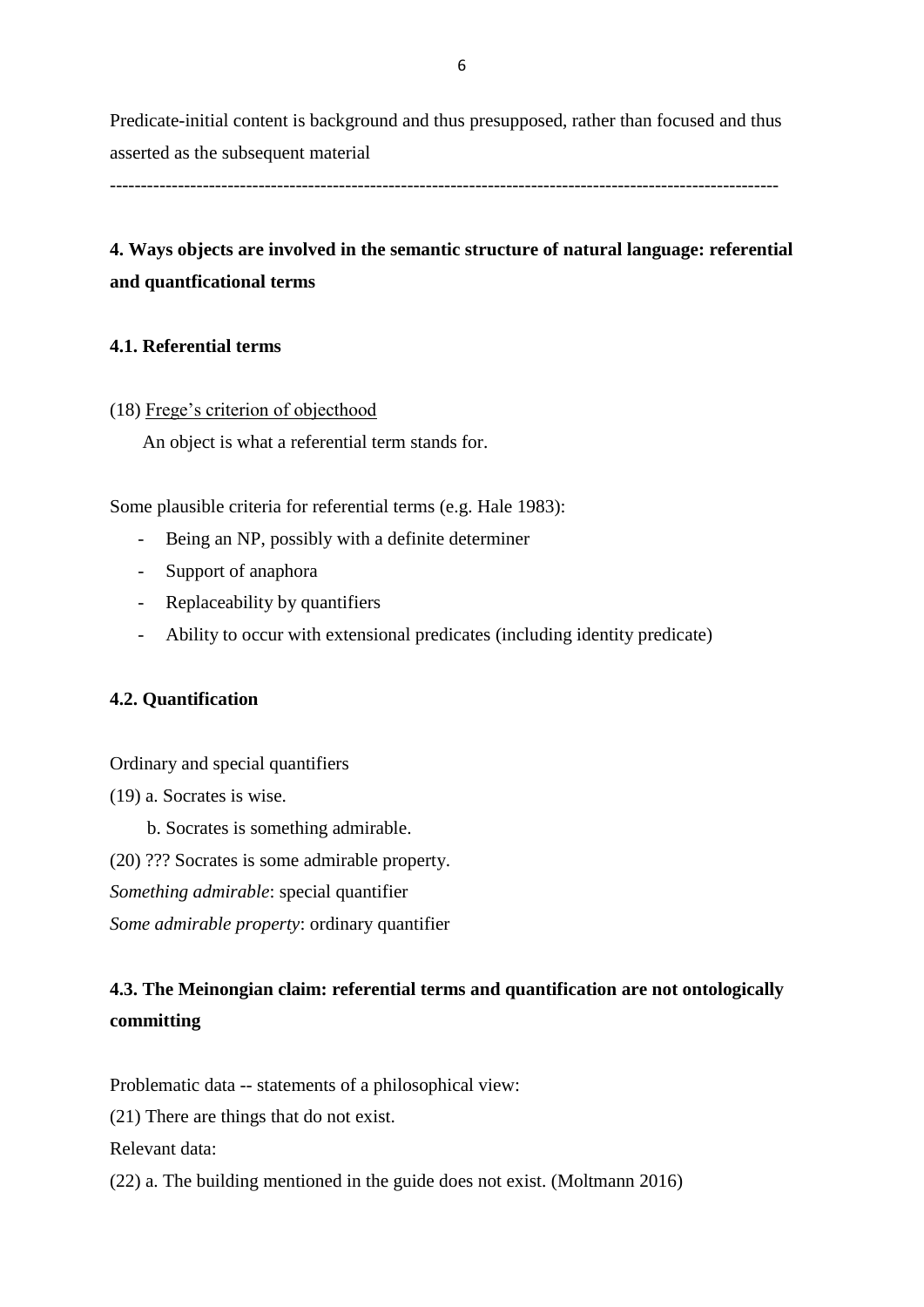b. There is a building mentioned in the guide that does not exist.

c. ?? There is a building that does not exist.

#### Conclusion

Reference and quantification are ontologically committing only with existence-entailing predicates.

# **5. Other ways for entities to be involved in the semantic structure of sentences**

# **5.1. Implicit arguments**

Davidsonian event semantics: events as implicit arguments of verbs

Events as semantic values of referential terms: nominalizations of verbs

- (23) a. John walked slowly.
	- b. John's walk was slow.

Tropes as implicit arguments of adjectives and semantic values of adjective nominalizations:

- (24) a. John was extremely happy.
	- b. John's happiness was extreme.

Degrees, contextual standards as implicit arguments of adjectives

# **5.2. Contexual parameters of evaluation**

Times, worlds, situations, taste parameters etc

Different sorts of semantic involvement reflect differences in degree of objecthood?

-----------------------------------------------------------------------------------------------------------

# **6. How the ontology of natural language may be special**

# **6.1. Language-created objects: pleonastic entities (Schiffer 1996, 2003)**

'Something-from-nothing inferences' create new entities:

(25) a. Socrates is wise.

b. Socrates has the property of wisdom.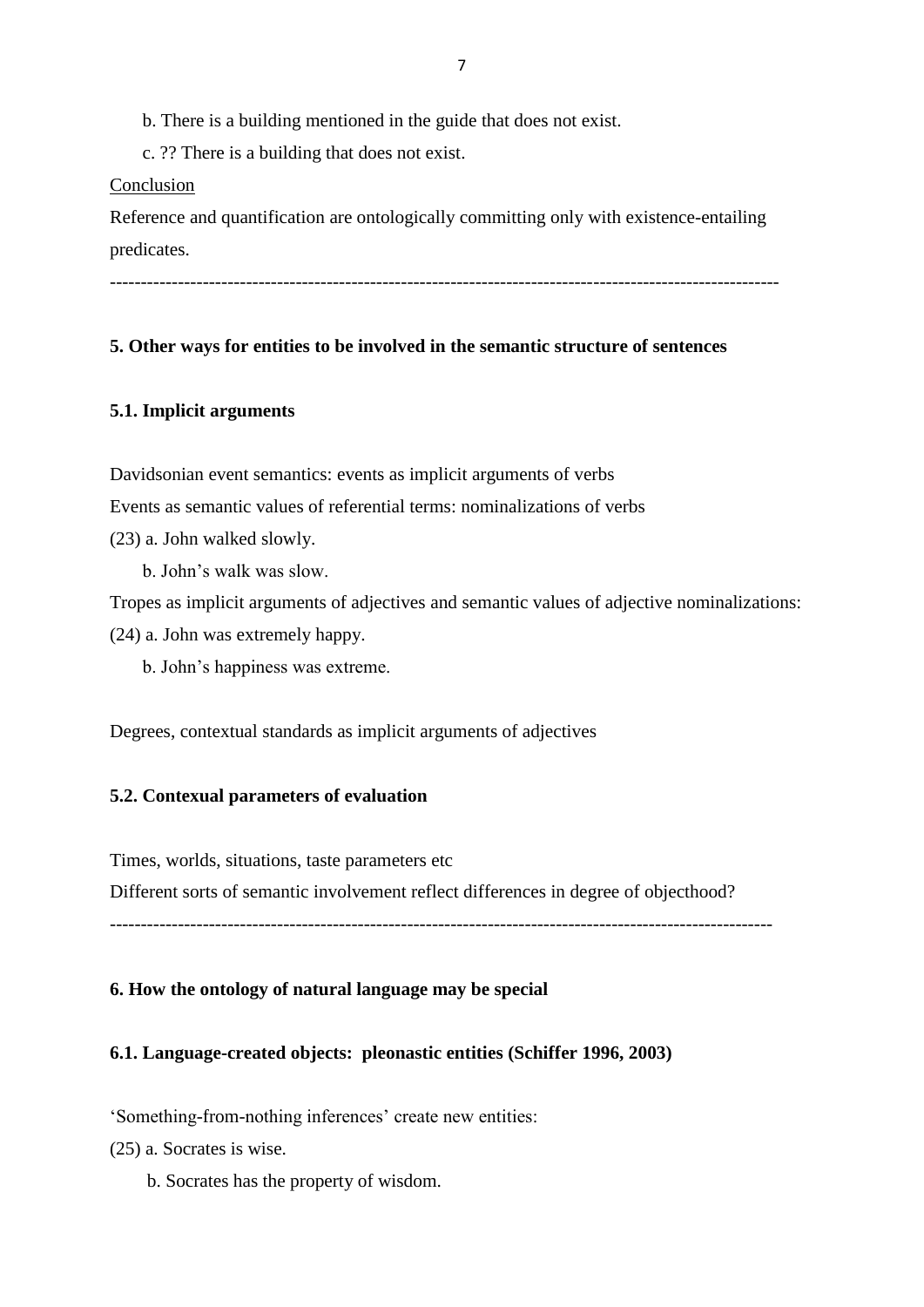(26) a. 2 is prime.

- b. (The proposition) That S is prime is true.
- (27) a. John walked slowly.
	- b. John's walk was slow.

Good candidates for the pleonastic view: reifying terms

# **6.2. Discourse-driven ontology**

Discourse referents (Karttunen 1976, Edelberg 1986)

Information-based part structures of pluralities and quantities (Moltmann 1996)

--------------------------------------------------------------------------------------------------------

# **7. The importance of natural language ontology**

# **7.1. Rectify philosophical prejudices regarding natural language**

# A common view

Natural language allows for reference to a wealth of abstract objects: properties, propositions, numbers, degrees, word types.

# But

A more thorough and deeper analysis of natural language indicates that the view is fundamentally mistaken.

# Moltmann (2013b)

The ontology of natural language is much more particularist. In its core, natural language does not permit reference to abstract objects, but only reference to particulars:

- Tropes or trope-like objects (including quantitative tropes, number tropes),
- Pluralities of particulars (including modalized pluralities or kinds), e.g. *wisdom* is a term standing for a the plurality of (possible) wisdom tropes *the number of planets* stands for a manifestation of 'being eight' in the planets

Moreover many occurrences of expressions are wrongly considered referential:

- Quotations are generally nonreferential,
- Predicative and sentential complements (and subjects) are nonreferential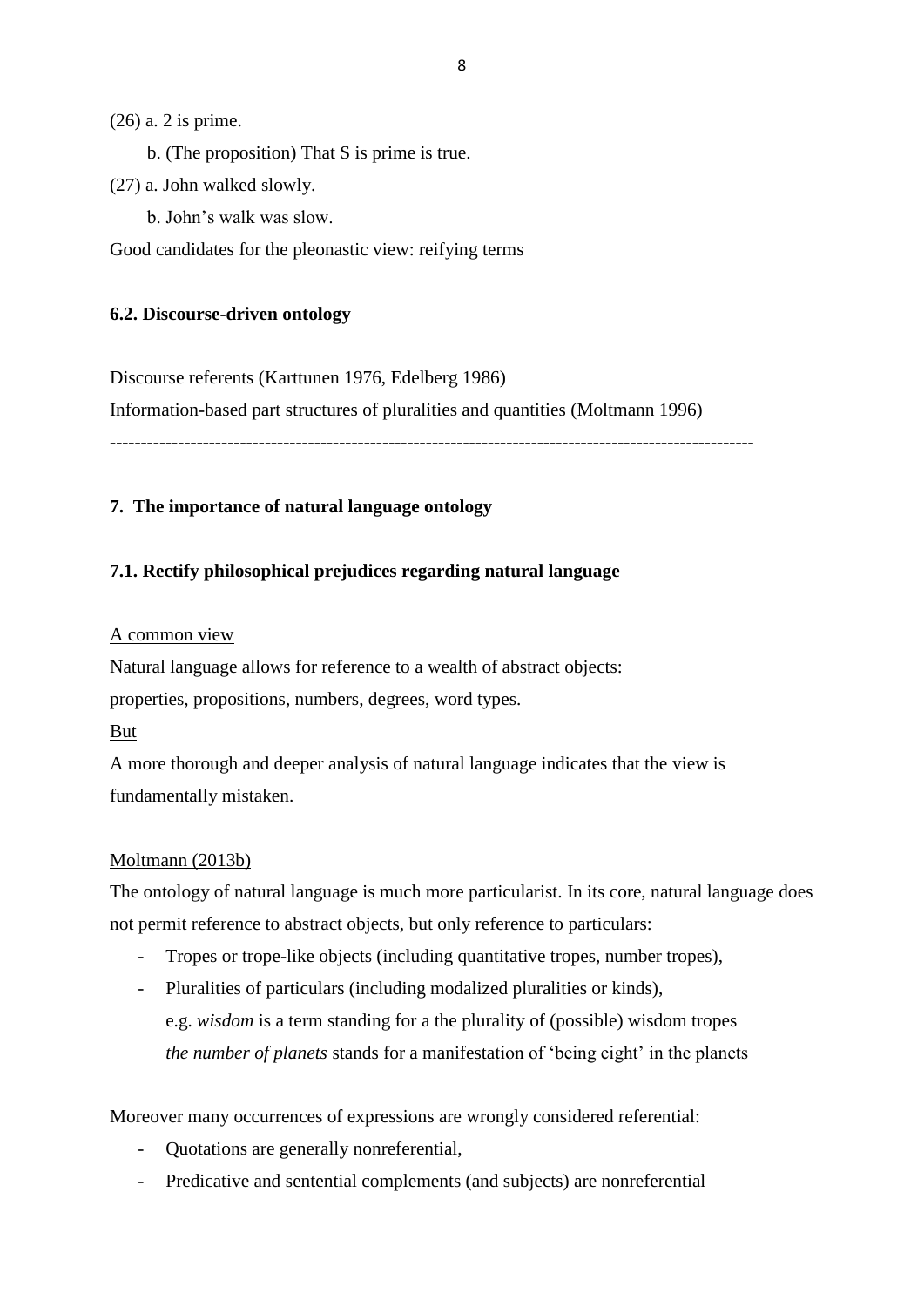Moltmann (2014, to appear): More generally, sentences are not terms for propositions, but predicates of modal or attitudinal objects

#### The nominalization analysis of special quantifiers

Special quantifiers (and pronouns):

*something, everything, nothing, several things, something nice, the same thing, that* Special quantifiers and pronouns are nominalizing devices and do not stand for objects that are arguments of the predicate

#### **Observation**

Special quantifiers can take the place of nonreferential (occurrences of) expressionsas long as the position permits NPs:

Predicative position

- (28) a. Socrates is wise.
	- b. Socrates is something admirable.
	- c. ??? Socrates is some admirable thing.
	- d. ??? The property of being wise is adlirable.
	- e. Wisdom is admirable.

Complement of an intensional transitive verb

- (29) a. John needs an accommodation
	- b. John needs something important.
	- c. The property of being accommodation is important.
	- d. John's need / the thing that fulfils John's need is important.

(30) a. John saw a ghost.

- b. John saw something frightening.
- c. ??? There is a ghost John saw.

Clausal complement:

- (31) a. John imagined that S.
	- b. John imagined something interesting
	- c. ??? The proposition that S is interesting.
	- d. John's imagination is interesting.
- (32) a. John demanded to be promoted.
	- b. John demanded something impossible to fulfill.
	- c. That's something impossible to fulfill.
	- d. ??? The proposition that John is promoted is impossible to fulfill.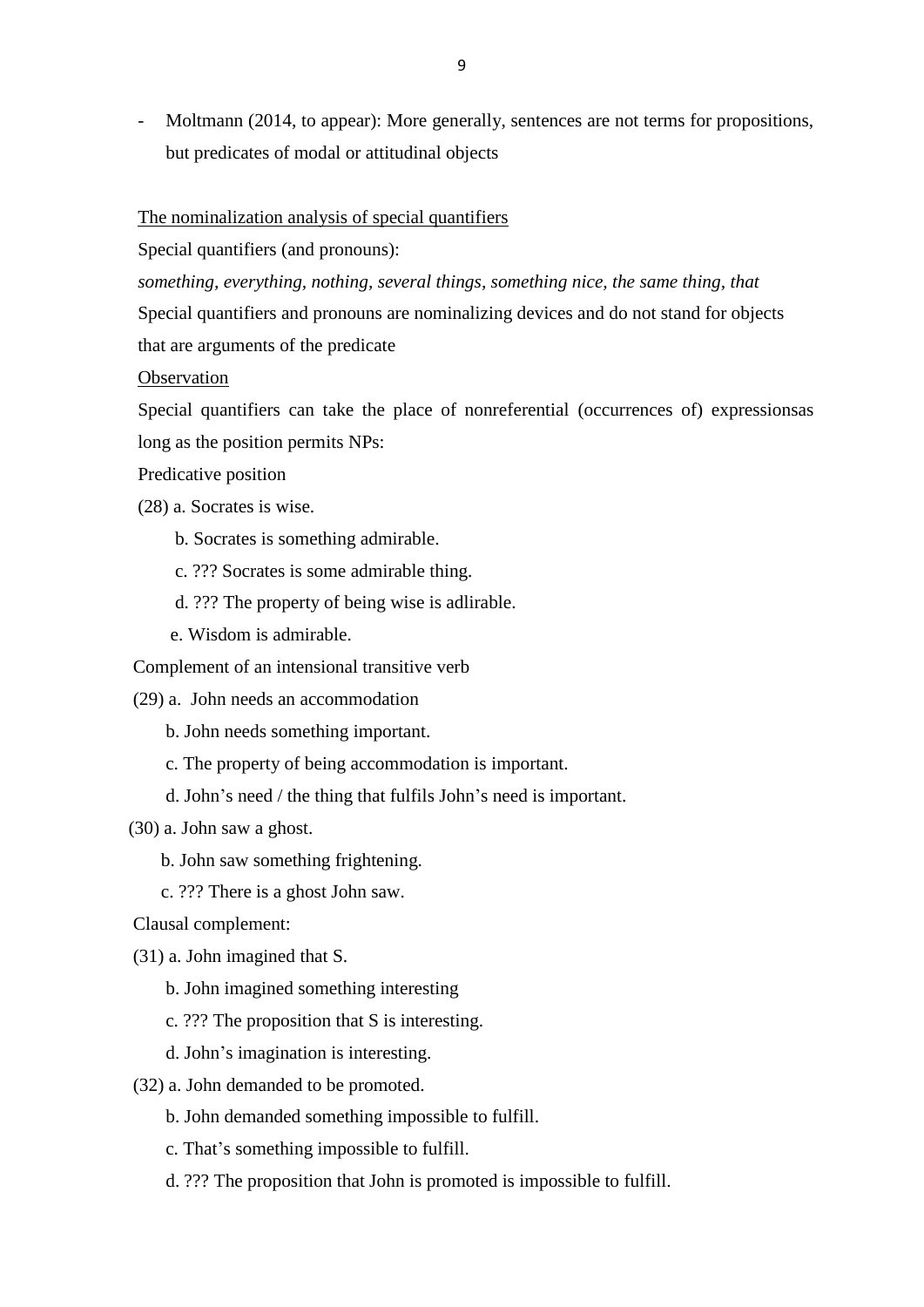Contexts that do not permit NP

(33) a. What did John walk?

- b. How did John walk.
- c. In what way did John walk?

**-way** as another nominalizing device

The syntactic function of *like*: enabling nominal replacement (Hellie 2007)

- (34) a. How / ??? What does Mary look?
	- b. What does Mary look like?
- (35) a. How / ?? What is Bill?
	- b. What is Bill like?
- (36) a. What is it like to feel pain?
	- b. How does one feel pain?

#### The purpose of natural language ontology

Clarify what the ontology of natural language really involves before rejecting it!

#### **7.2. Further purpose**

Provide accurate analyses of linguistic data when those are taken to motivate a philosophical view

#### Example 1

The relational analysis of attitude reports:

*that-*clauses as referential terms providing a propositional argument for an attitudinal relation? Various views in philosophy of language and mind are based on that view of the logical form of attitude reports

But the logical form of attitude reports may be a very different one, involving sentences predicated of attitudinal objects.

#### Example 2

Some apparent identity statements are better considered as specificational sentences (Higgins 1973)

Specificational sentences express question – answer relation, not identity among objects (37) a. What John is is happy.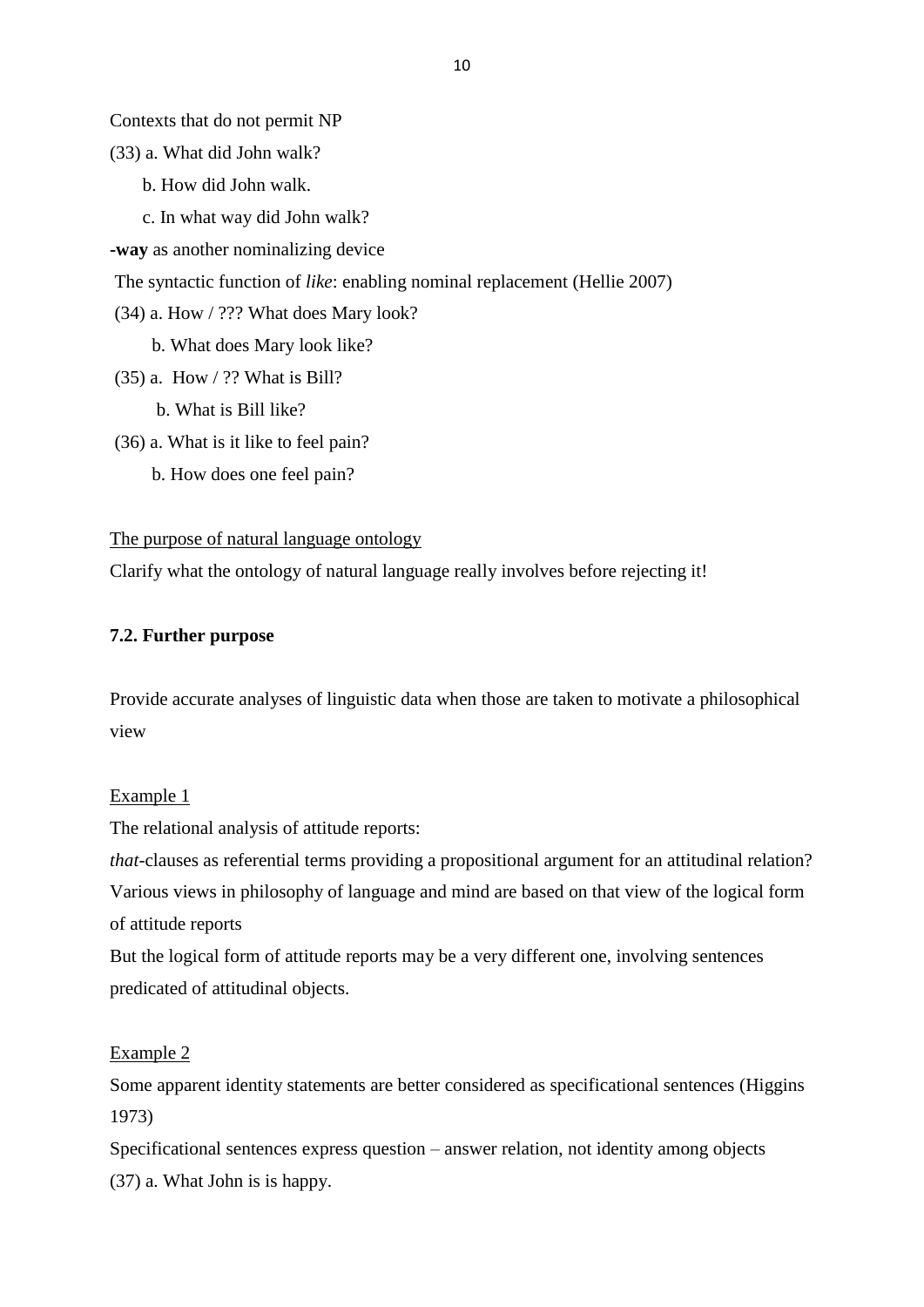b. 'What is John' – 'John is happy'.

Applications:

(38) a. The number of planets is eight

 b. What number of planets is there? -- There are eight planets'. (Moltmann2013a) (39) a. John's belief is that S.

b. 'What does John believe' – John believes that S.

- (40) a. The reason is that S. (Pryor)
	- b. What reason is there the reason that S.

#### **7.3. Yet another purpose**

The ontology of natural language may for some areas be the right one -- perhaps for propositional attitudes and the ontology and more generally the ontology of the mind

-----------------------------------------------------------------------------------------------------------

# **References**

- Asher, N. (1993): *Reference to Abstract Objects*. Kluwer Academic Publishers, Dordrecht.
- Cresswell, M. J. (1986): 'Why Object Exists, but Events Occur'. *Studia Logica* 45, 371-5.
- Edelberg, W. (1986): 'A new puzzle about Intentional Identity'. *Journal of Philosophical Logic* 15, 1–25 (1986)
- Fine, K. (2006): 'In Defense of Three-Dimensionalism'. *Journal of Philosophy* 699-714. ---------- (forthcoming): 'Naïve Metaphysics', ms NYU.
- Frege, G. (1884): *Die Grundlagen der Arithmetik* (, Foundations of Arithmetic')
- ---------- (1892): 'Funktion und Begriff'. Reprinted in G. Patzig (ed.): *Funktion, Begriff, Bedeutung*, Vandenhoeck and Ruprecht, Goettingen.
- Hellie, B. (2007): 'There is something it is like' and the Structure of Consciousness'. *Philosophical Review* 116.3.

Higgins, F. R. (1973): *The Pseudo-Cleft Construction in English*. Indiana University Linguistics Club.

- Karttunen, L. (1976): 'Discourse Referents'. In J. D. McCawley (ed.): *Syntax and Semantics, Vol.7.* Academic Press, New York, 363 - 386.
- Kim, J. (1976): 'Events as property exemplifications'. In M. Brand / D. Walton (eds.): *Action Theory*. Dordrecht: Reidel.